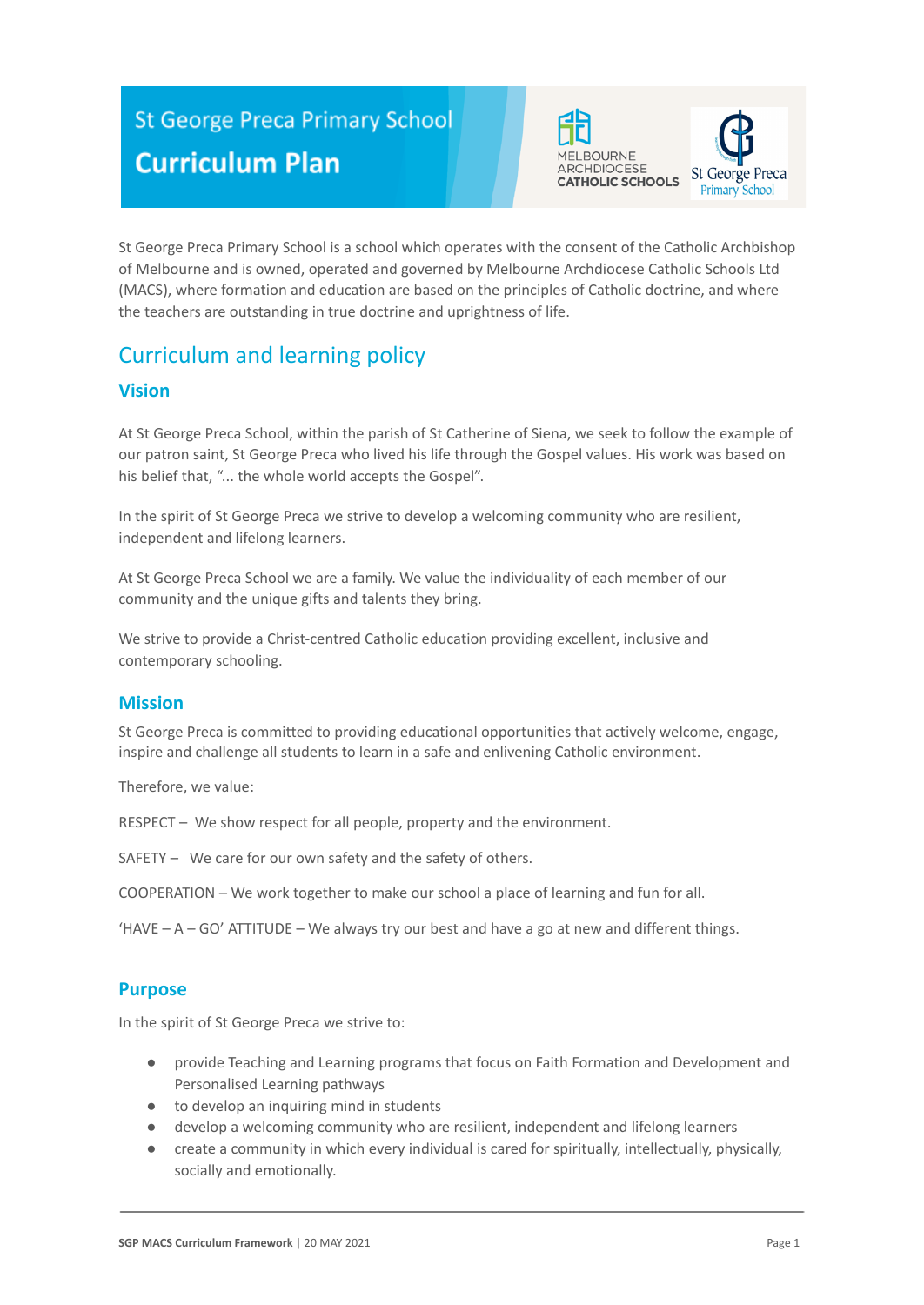We value the partnership which exists between parish, school, parents and wider community and its integral role in realising this vision.

The Victorian Curriculum is the Foundation to Year 10 curriculum for Victorian government and Catholic schools for implementation from 2017. The Victorian Curriculum reflects Victorian priorities and standards for F–10 and incorporates the Australian Curriculum. It defines what it is that all students have the opportunity to learn as a result of their schooling, set out as a series of learning progressions. See <https://www.vcaa.vic.edu.au/curriculum/foundation-10/Pages/default.aspx>.

The Victorian Curriculum F–10 recognises that increasingly, in a world where knowledge itself is constantly growing and evolving, students need to develop, in addition to discrete discipline knowledge and understanding, a set of skills, behaviours and dispositions, or general capabilities, that apply across discipline content and equip them to be lifelong learners able to operate with confidence in a complex, information-rich, globalised world.

The St George Preca Primary School Curriculum Plan has been developed in light of the directions for Catholic education and principles of curriculum from the *Horizons of Hope* education framework: Catholic schools provide an excellent holistic education centred on the students and engaging them in authentic, purposeful learning; and incorporating the philosophy of the Victorian Curriculum F–10 and the Religious Education Curriculum Framework.

The curriculum is a statement of the purpose of schooling and defines what it is that all students have the opportunity to learn as a result of their schooling.

# **Principles**

At St George Preca Primary School we ensure that our approach to learning and teaching are reflected in our vision and mission of promoting success for all.

We focus on the spiritual, intellectual, physical, social and emotional growth of each individual. We believe that learning is lifelong and that it should be a rewarding and challenging experience for all. Through our teaching, we equip children with the skills, knowledge and understanding about the world and how it operates and how they can operate effectively in that world.

St. George Preca Primary School is a community of learners – students, teachers and parents. We are a community with a shared understanding that learning is a shared responsibility that requires active participation and commitment in order for students to flourish . We aim to provide a caring, supportive and stimulating environment with high quality teaching which fosters:

● a whole school approach to planning, implementing and monitoring of educational programs addressing the individual needs of each child

● classroom teaching and learning approaches that reflect our values and beliefs about learners, including differentiating tasks to allow all students to access and engage with the curriculum

● high student learning outcomes through quality teaching practices and programs

● a safe, engaging and challenging environment where learning is meaningful and curriculum decisions are based on students' needs

● hands – on and active learning where students are encouraged to take risks and make connections to their everyday life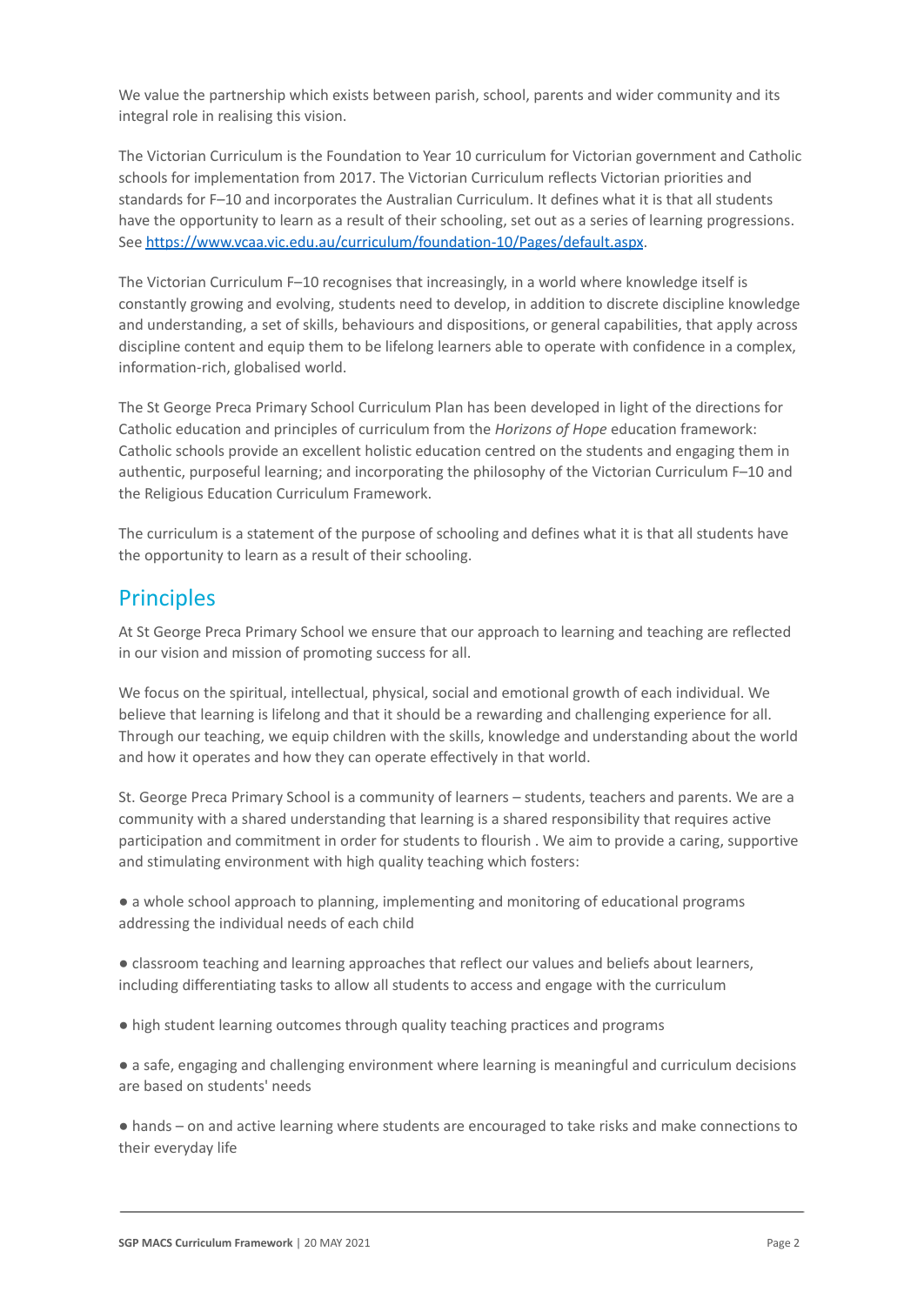- participation in assessment processes that inform decisions about future learning
- strong partnerships between home and school where families are informed and involved

● the appropriate and ethical use of contemporary technologies and resources that enable and transform learning

● interventions for learners not meeting targets are implemented to accelerate a student's learning beyond what she or he can do alone.

# Scope

Our school curriculum defines what it is that all students have the opportunity to learn as a result of their schooling at St George Preca Primary School

At St George Preca Primary School, curriculum is enriched by the values, beliefs, perspectives and experiences of each member of the learning community when they engage actively with Catholic understandings of the human person. This orientation towards the person means that the process of curriculum design is shared with students, creating within them a sense of ownership and self-efficacy as learners. Our learning community fosters the conditions for students to have a voice in the design process, allowing them to make decisions about what they need to know and when.

## Implementation

St George Preca Primary School will implement the curriculum by:

- appointing two Literacy and two Numeracy Learning & Teaching Leaders to facilitate planning, support and develop our teachers content and pedagogical knowledge and mentor and coach
- planning weekly in teams (alternating literacy and mathematics) and using data to drive our learning sequences
- using standards from The Victorian Curriculum (and Learning Progressions) which underpin curriculum planning and implementation
- providing opportunities for professional learning that is ongoing and specifically targeted to improving teaching practice in line with the schools goals and priorities (School Improvement Plan and Annual Action Plan)
- providing Professional Learning Team meetings weekly with a focus on either Literacy or Numeracy enabling opportunities for professional dialogue, professional reading, analysis of data to inform teaching and the selection of appropriate and meaningful activities
- maintaining an individual weekly program which outlines activities, Learning Intentions and Success Criteria including adjustments in accordance with NCCD
- using ongoing assessment and evaluation through such means as observation checklists, rich assessment tasks, pre and post testing, work samples and other assessment tools as outlined in our assessment schedules. Teachers also record anecdotal and other notes in monitoring booklets.

The curriculum is designed and delivered from whole-school to level planning to individual teacher plans. These are created in a collaborative and supported environment. This ensures that a guaranteed and viable curriculum is driving student learning and lifting student outcomes.

## **Curriculum content**

The school implements the Victorian Curriculum in order to provide students with a comprehensive and cumulative curriculum from Foundation to Year 10.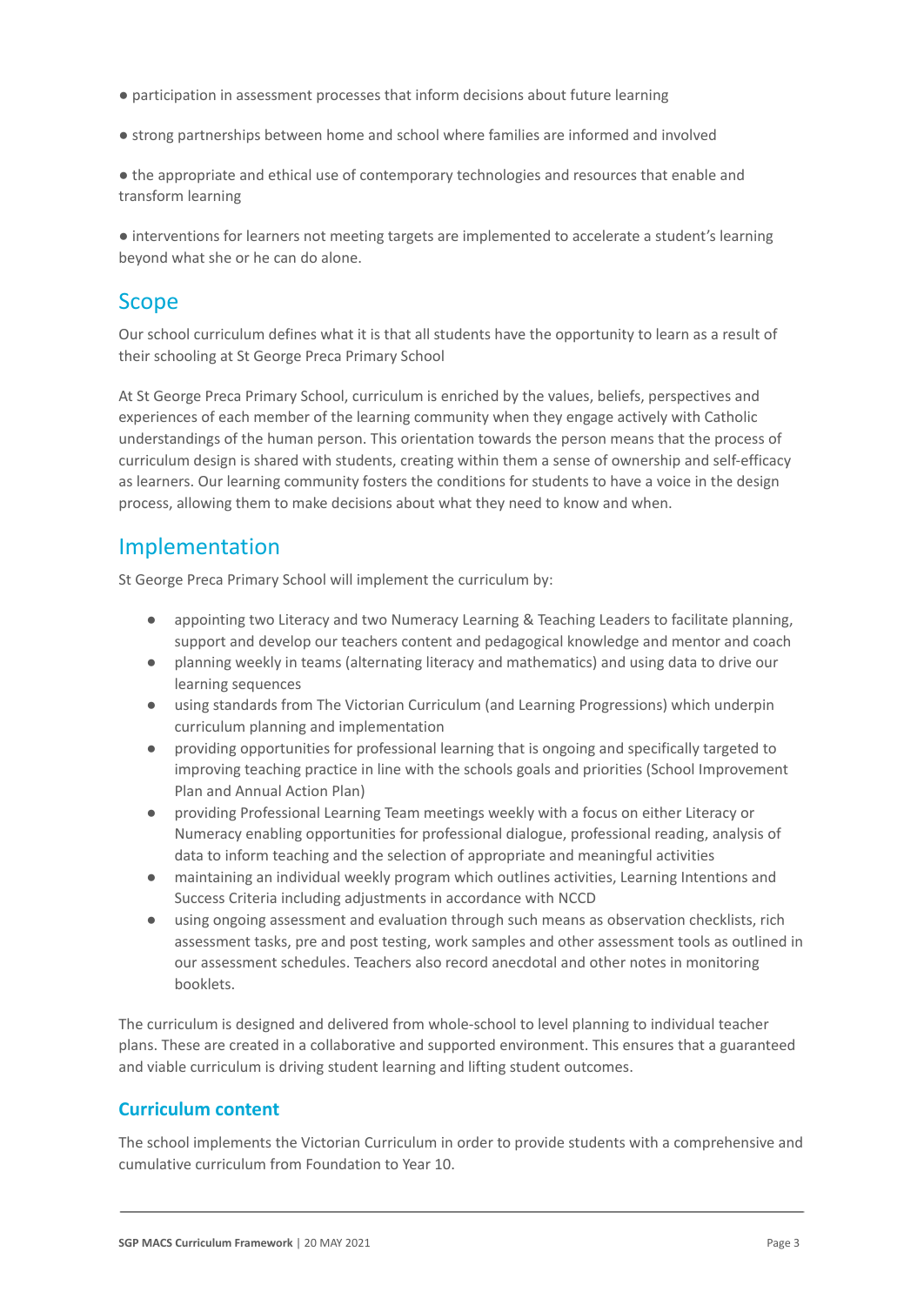The school's teaching and learning program is the school-based plan for delivering this common set of knowledge and skills in ways that best utilise local resources, expertise and contexts. Information technology is an integral part of our curriculum as a basic tool for learning. Supported by our governing body, St George Preca Primary School will develop strong processes for monitoring student progress and the application of appropriate explicit teaching and intervention strategies.

St George Preca Primary School will also take inspiration from the *Horizons of Hope* education framework. This framework supports Catholic school communities to engage in dialogue about the distinctive nature of learning and teaching, leading learning and enhancing Catholic identity in our schools. The framework is a living document that has been added to over the years with examples of practice from schools, as well as additional strategy statements in the areas of Leadership, Wellbeing, Diversity and Religious Education.

Religious Education has a central place in the curriculum at St George Preca Primary School, as it reflects our unique character of Catholic identity and focus as a Catholic school. The primary source for developing our Religious Education program is the Religious Education Curriculum Framework, developed by our governing body MACS.

## **Whole-school curriculum plan and time allocation**

The following provides an outline of the learning areas and recommended weekly time allocation across F–6. Multiple learning areas are often part of a unit and not always taught as separate subject areas. This is ensured through time allocations which are in line with recommendations of the educational authorities.

| <b>Learning Areas</b>                                                                                                                           | <b>Recommended Time Allocated</b>                                                                                                                                                                                        |
|-------------------------------------------------------------------------------------------------------------------------------------------------|--------------------------------------------------------------------------------------------------------------------------------------------------------------------------------------------------------------------------|
| <b>English</b><br>Reading & Viewing<br>Speaking & Listening<br>$\bullet$<br><b>Grammar &amp; Spelling</b><br>Writing                            | 2 hours daily (total time should not be less than<br>10 hours weekly on average over the course of a<br>school year and may vary across year levels)<br>75 minutes per week (15 minutes daily)                           |
| <b>Mathematics</b><br>Number & Algebra<br>$\bullet$<br>Measurement<br>$\bullet$<br>Geometry<br>$\bullet$<br><b>Statistics &amp; Probability</b> | 1 hour daily (total time should not be less than<br>5 hours weekly on average over the course of a<br>school year)                                                                                                       |
| <b>Religious Education</b>                                                                                                                      | 2.5 hours weekly                                                                                                                                                                                                         |
| <b>Health &amp; Physical Education</b>                                                                                                          | 2.5 hours weekly                                                                                                                                                                                                         |
| Arts                                                                                                                                            | 1 hour weekly                                                                                                                                                                                                            |
| <b>Humanities</b><br>Civics & Citizenship<br>Economics<br>$\bullet$<br>Geography<br><b>History</b>                                              | 2 hours and 15 minutes weekly<br>The learning areas of Humanities, Science, Health<br>& Physical Education, and Technology will be<br>taught, ensuring an average of 3 hours weekly<br>over the course of a school year. |